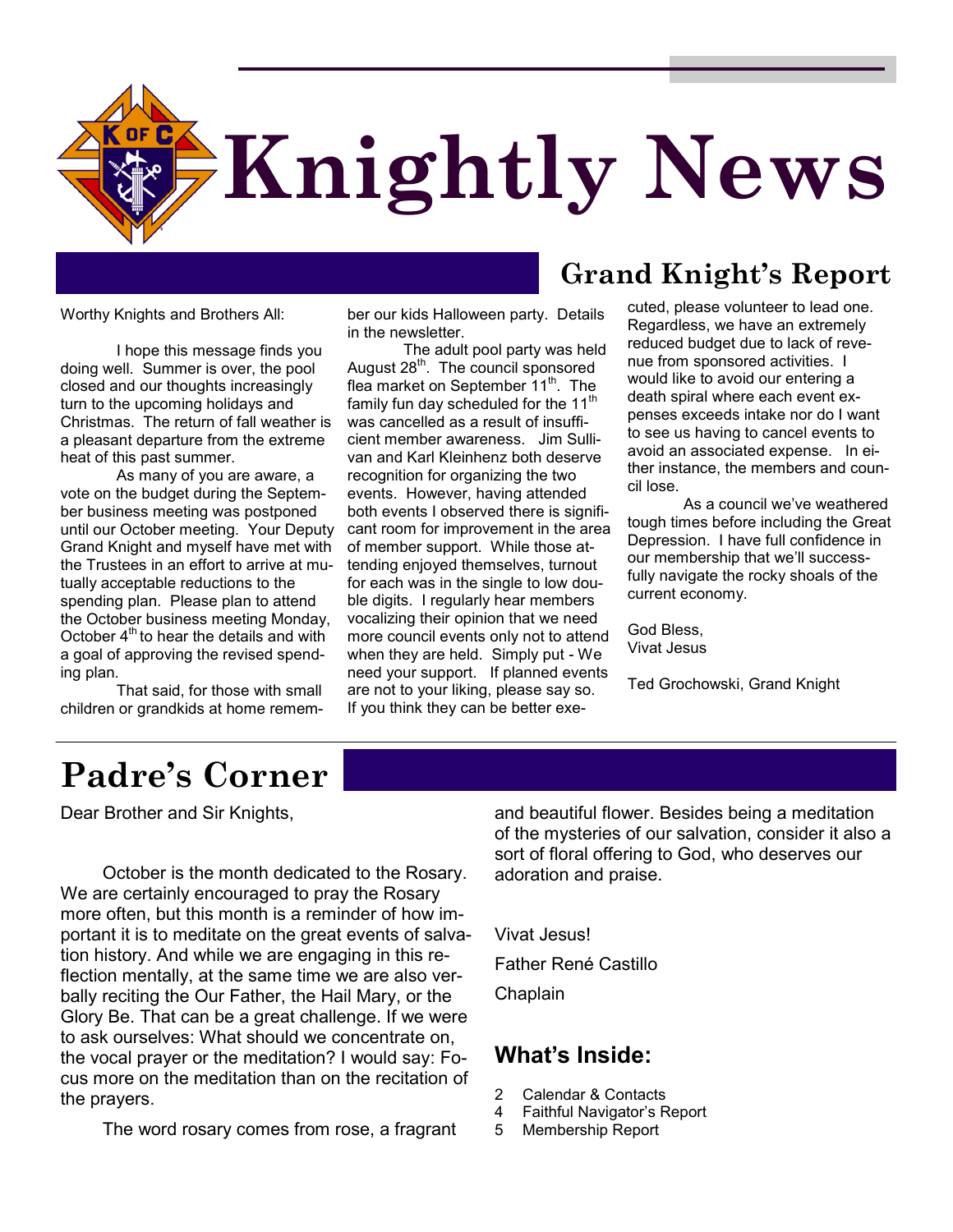| <b>OFFICE</b>          | <b>KNIGHT</b>          | <b>CONTACT</b>            | <b>OFFICE</b>                               | <b>KNIGHT</b>                             | <b>PHONE</b>             |
|------------------------|------------------------|---------------------------|---------------------------------------------|-------------------------------------------|--------------------------|
| <b>Grand Knight</b>    | <b>Ted Grochowski</b>  | 774-1769                  | Advocate                                    | <b>BRIAN RIPPLE</b>                       | 776-8285                 |
| Chaplain               | Fr. Rene Castillo      | 562-0913                  | Lecturer                                    | Alex Nelson                               | 774-5079                 |
| Deputy Grand<br>Knight | Karl Kleinhenz         | 397-4028                  | <b>Outside Guard</b><br><b>Inside Guard</b> | <b>Chris Williams</b><br><b>Ben Clark</b> | 206-2924<br>293-1023     |
| Chancellor             | Matt Duffy             | 989-6067                  | Financial Sec'y                             | Michael Lazzuri                           | 774-8482                 |
| Warden                 | Kirk Wright            | 793-4007                  | Trustee   Year                              | Tom Engl                                  | 989-3708                 |
| <b>Treasurer</b>       | Val Bernys             | 989-9282<br>valbernie@aol | Trustee 2 Year                              | David Chopski                             | H 334-0901<br>W 343-7255 |
| Recorder               | <b>STEPHEN RATLIFF</b> | 774-4496                  | Trustee 3 Year                              | Mike Whelan                               | 265-9722                 |

# OCTOBER 2010

| Sun             | Mon                                          | <b>Tue</b> | <b>Wed</b> | <b>Thu</b>     | <b>Fri</b> | Sat                                   |
|-----------------|----------------------------------------------|------------|------------|----------------|------------|---------------------------------------|
|                 |                                              |            |            |                |            | $\overline{2}$                        |
| 3               | $\overline{4}$<br><b>Business</b><br>Meeting | 5          | 6          | $\overline{7}$ | 8          | 9<br>Italian<br>Night                 |
| $10\,$          | 11                                           | $12\,$     | 13         | 14             | 15         | 16                                    |
| 17              | 18<br>First Degree<br>Dinner                 | 19         | $20\,$     | $21$           | $22\,$     | 23<br>Fourth Degree<br>Richmond       |
| 24              | 25<br>First Degree<br>Meeting                | $26\,$     | $27\,$     | 28             | 29         | 30<br>Trunk or Treat<br>Hot Dog Lunch |
| $\overline{31}$ |                                              |            |            |                |            |                                       |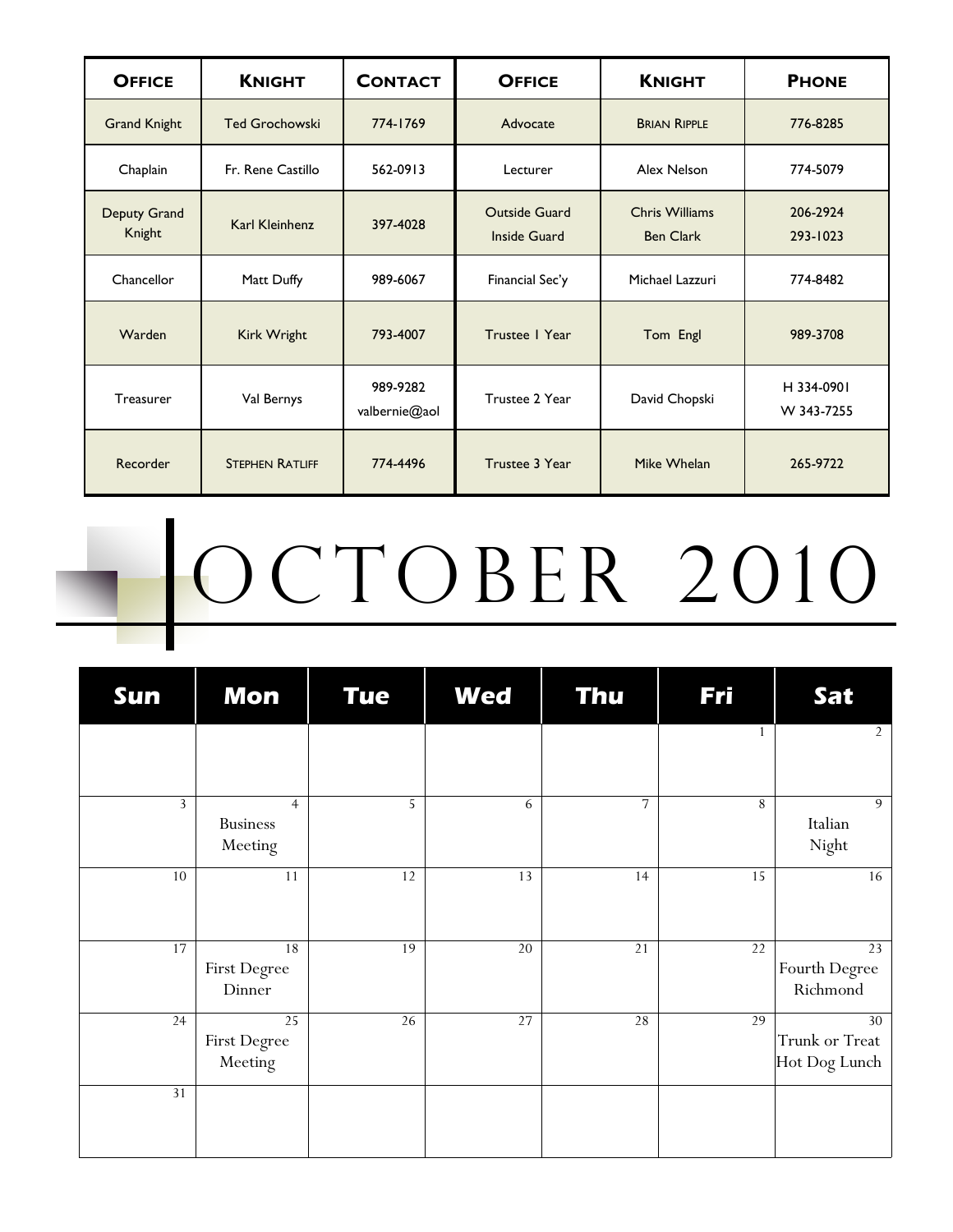## **Key differences between Bank CD's and Annuities are compared in the table below:**

| <b>Comparison of Annuities with Certificates of Deposit</b>                           |                |    |  |  |
|---------------------------------------------------------------------------------------|----------------|----|--|--|
| <b>Features</b>                                                                       | <b>Annuity</b> | CD |  |  |
| 1. Free from principal/market risk and price fluctuations?                            | Υ              | Y  |  |  |
| 2. Are interest earnings free from current taxation?                                  | Υ              | N  |  |  |
| 3. Are interest earnings reinvested automatically with no current<br>income taxation? | Υ              | N  |  |  |
| 4. Am I able to make small additional investments?                                    | $Y_1$          | N  |  |  |
| 5. Tax liability on Social Security income eliminated on deferred<br>accumulation?    | Υ              | N  |  |  |
| 6. Liquid?                                                                            | Υ              | Y  |  |  |
| 7. Flexible?                                                                          | Υ              | Υ  |  |  |
| 8. Penalty free withdrawal?                                                           | Υ              | N  |  |  |
| 9. Funds not reduced by commissions?                                                  | Υ              | Y  |  |  |
| 10. Does this investment automatically avoid the expense and<br>delay of probate?     | Υ              | N  |  |  |
| 11. Guaranteed lifetime income with tax advantages?                                   | Υ              | N  |  |  |
| <b>Totals</b>                                                                         | 11             | 4  |  |  |

# **Call me to see what the Knights can do for you!**

**Ken Bagnasco F.A., Knights of Columbus Serving Southwest Virginia 888-211-9478 / www.myfieldagent.com**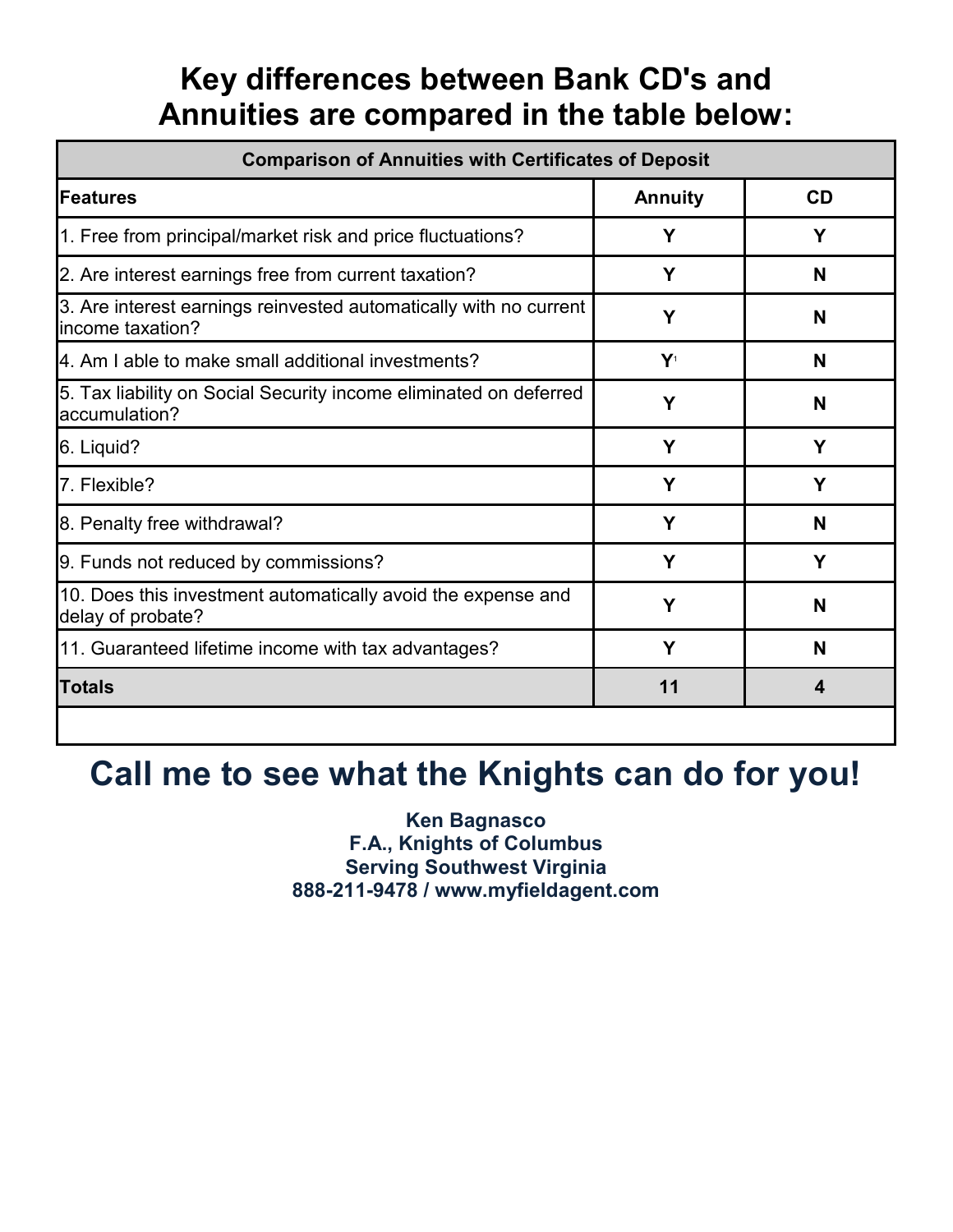Pictures from the Knight's Dinner



**Faithful Navigator's Report**

Worthy Sir Knights,

A key to our success as an Assembly is communication. Therefore, I have created an email distribution list via mailchimp.com. Some of you are already receiving announcements about upcoming Assembly events or need for Honor Guard members. If you aren't receiving these emails and would like to, please send your email address to me at ripple562@aol.com.

Another key to our success is teamwork and participation. So far, there hasn't been a shortage of Sir Knights stepping up to the plate. Before our August meeting, the Assembly held

an open house for prospective members, and I would like to thank Sir Knights Tom Engl, Dan McBride, and Mike Lazzuri for preparing a fantastic meal. I would also like to thank Sir Knights Mike Whelan and Dan Austin who agreed to chair our annual golf tournament that benefits the Veterans Administration Volunteer Services and cosponsor it with their company, West Salem Collision Center, to reduce the fees.

I believe we're off to a successful start of the fraternal year thanks to you.

Fraternally, **Brian** 

| <b>Office</b>                   | Knight                      | <b>Phone</b> |
|---------------------------------|-----------------------------|--------------|
| Faithful Navigator              | <b>Brian Ripple</b>         | 776-8285     |
| Faithful Friar                  | <b>Father Rene Castillo</b> | 562-0913     |
| Faithful Captain                | Dan McBride                 | 239-7539     |
| <b>Faithful Pilot</b>           | Matt Duffy                  | 989-6067     |
| Faithful Admiral/Trustee 3 Year | James Brown                 | 563-5106     |
| Faithful Comptroller            | Harry Cheney                | 397-1217     |
| <b>Faithful Purser</b>          | Dick Sparks                 | 563-1387     |
| <b>Faithful Recorder</b>        | Michael Lazzuri             | 774-8482     |
| <b>Faithful Inner Sentinel</b>  | Robert Hoffman              | 977-4056     |
| <b>Faithful Outer Sentinel</b>  | David Johnson               |              |
| Faithful Trustee 2 Year         | Daniel Austin               |              |
| Faithful Trustee 1 Year         | <b>Bill DeBerry</b>         | 343-7849     |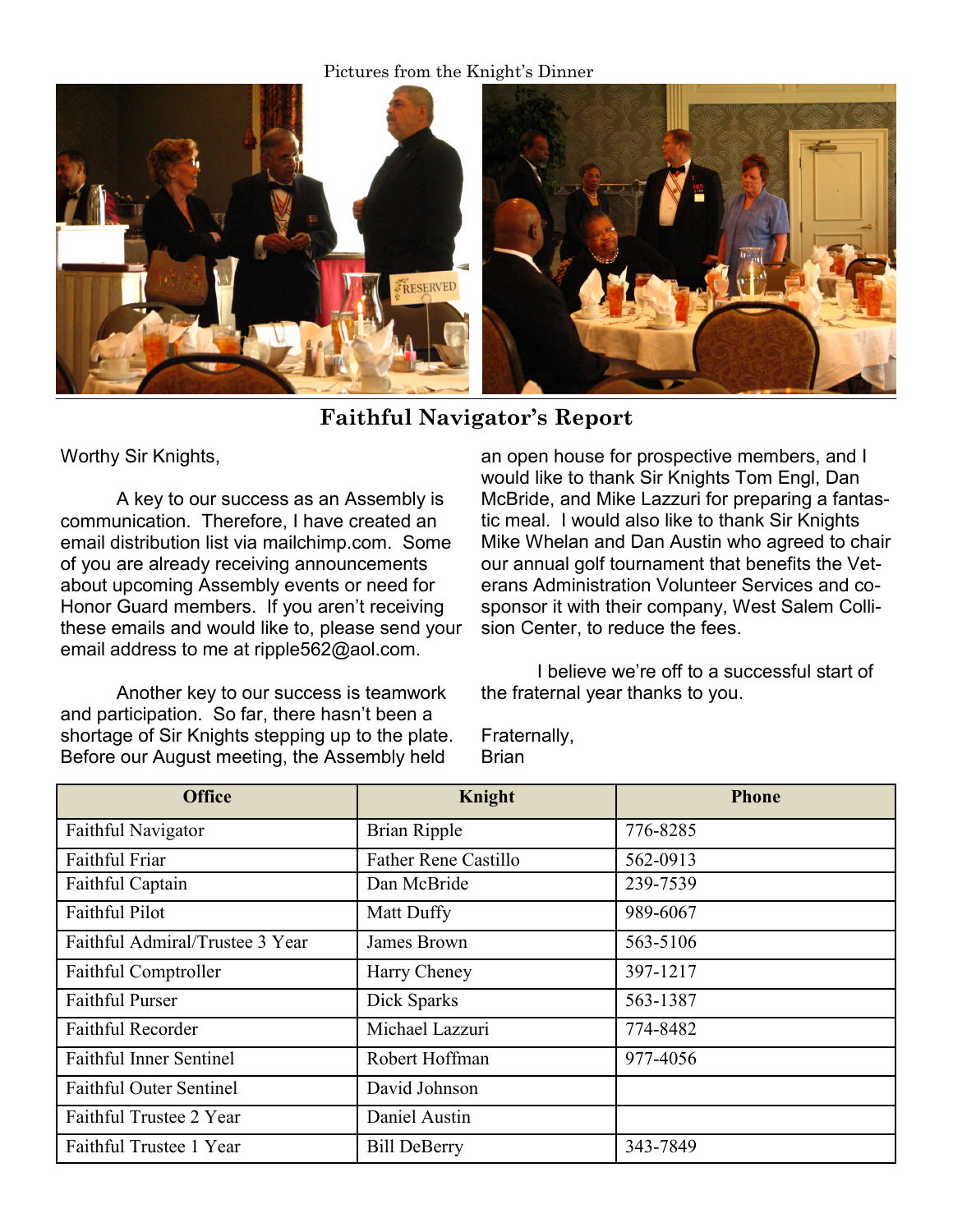Great job, guys! 30 Brother Knights helped Brother Jan Hodnett and I put on a free pancake breakfast at OLN on Sunday, September 19, after each of the three Masses. We served over 300 parishioners and raised a little more than \$2,000.00 for OLN's adopted school in Haiti, the Papaye Normal School. In addition to our charitable success, we also had a chance to strut our Council 562 stuff in front of the members of the parish and received a number of serious inquiries for membership in our Council.

Lots of positive takeaways from the event exist. But the most significant one to me is that every guy who volunteered reported for duty. That's what helps ensure success, Brothers: everybody stepping up to help. Thanks to Brothers Tom Engl, Gene Stupin and Ed Zaleski, for holding down the cooking duties, and they were ably assisted out in the dining area by Brothers Karl Kleinhenz, Pete Ragone, George Cusson, Frank Santoroski, Wayne Parker, Jim Sullivan, Jim Specht, Roy Dwyer, John Mercer, John Peters, Matt Duffy, Chris Williams and his wife, Robyn, Stephen Ratliff, Don Feick, Steve Lendway, Jeff McInnis, Joe Devlin, David Chopski, Gary Kehres, Bob Canfield, Alec Nelson, Brian VanDerLinden, Bill Stack, Joe Stack, and Joe Pocius.

A special thank you goes to Brother Hodnett's 9-year-old daughter, Maggie. Not only did she help set up until 11:30 p.m. on Saturday night, but she also reported for duty at 7:30 the next morning, and after failing to obtain a special dispensation from her parents for not having to attend 9:30 Mass, worked until 2:00 p.m., setting tables, waiting tables, serving milk and juice, cleaning tables, and cleaning up. Treat her well, Brother Knights; some of you may be working for her someday!

Great job, guys!

# **Habitat for Humanity**

Are you interested in joining your brother Knights in being part of a very worthwhile community service? Our council would like to assist Habitat for Humanity in building homes for those in need. No skill level or previous experience is necessary. If you can give up a Wednesday or a Saturday to join us, call Jan Hodnett at 772-4215. Lunch will be provided

**Membership Report** Knights of Columbus Council 562 invites you to

# **Italian Knight**

brought to you by our very own German chef

# **Saturday, October 9**

at the Council Home 3136 Harris Ave., Roanoke VA

### **6:30** heavy hore' durves, **7:30** dinner

A menu of salad, anti pasto, pasta and pork dishes and desert will be served

> Cost is \$15 per person Reservations are required

#### **call Gene Stupin at 776-3061**

Guest speaker from Habitat for Humanity Karen Mason

# **Don't Forget**

Hot Dog Lunch & Trunk or Treat on October 30th!

If you can volunteer your car for these events, call Christopher Williams or Karl Kleinhenz